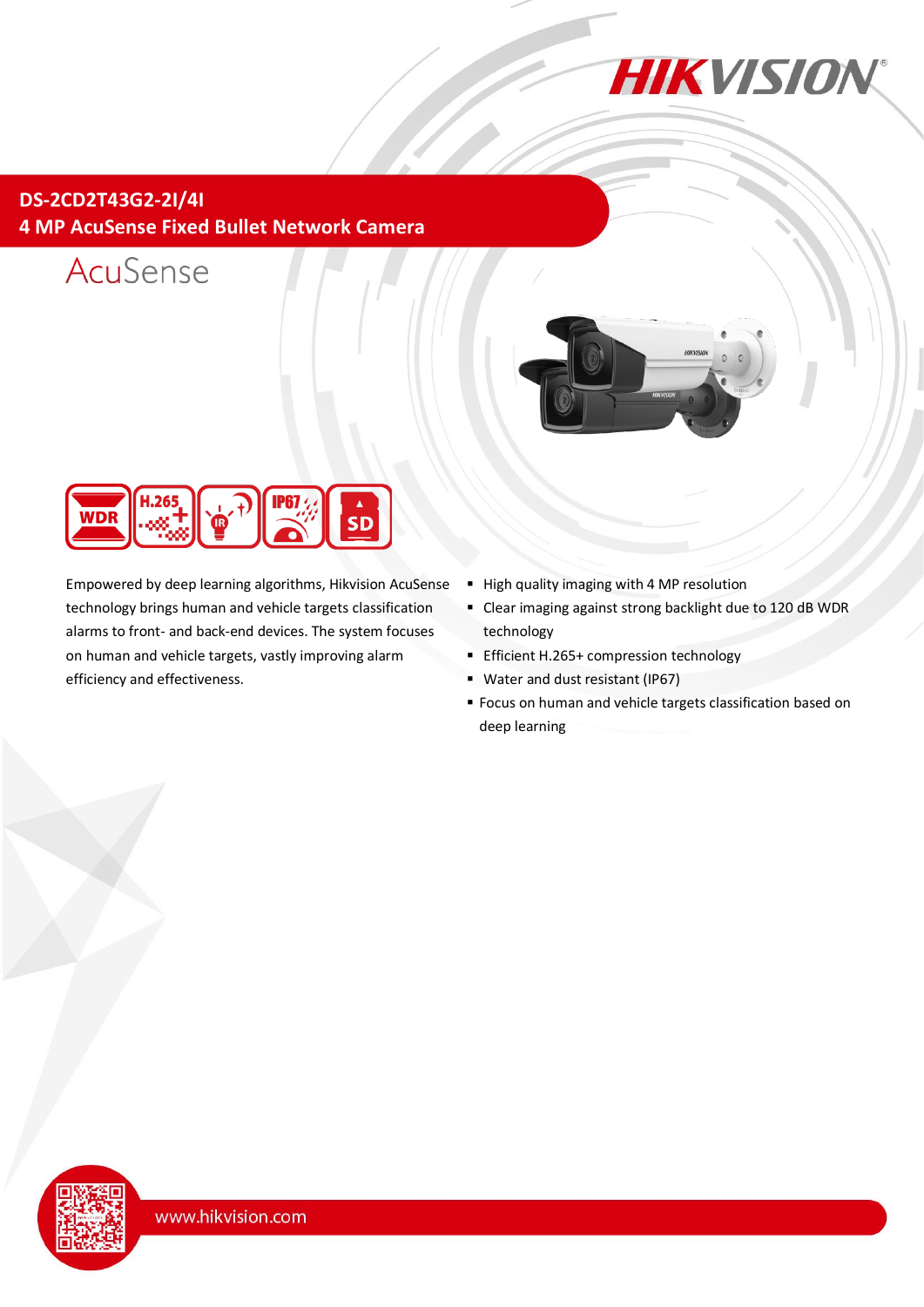

# **Specification**

| Camera                      |                                                                  |  |  |
|-----------------------------|------------------------------------------------------------------|--|--|
| <b>Image Sensor</b>         | 1/3" Progressive Scan CMOS                                       |  |  |
| Min. Illumination           | Color: 0.005 Lux @ (F1.6, AGC ON), 0 Lux with IR on              |  |  |
| Shutter Speed               | 1/3 s to 1/100,000 s                                             |  |  |
| Slow Shutter                | Yes                                                              |  |  |
| P/N                         | P/N                                                              |  |  |
| Wide Dynamic Range          | 120 dB                                                           |  |  |
| Day & Night                 | ICR Cut                                                          |  |  |
| Angle Adjustment            | Pan: 0° to 360°, tilt: 0° to 90°, rotate: 0° to 360°             |  |  |
| Lens                        |                                                                  |  |  |
|                             | 2.8 mm, horizontal FOV 103°, vertical FOV 55°, diagonal FOV 122° |  |  |
| Lens Type & FOV             | 4 mm, horizontal FOV 84°, vertical FOV 45°, diagonal FOV 100°    |  |  |
|                             | 6 mm, horizontal FOV 52°, vertical FOV 28°, diagonal FOV 61°     |  |  |
| Aperture                    | F1.6                                                             |  |  |
| Lens Mount                  | M12                                                              |  |  |
| <b>DORI</b>                 |                                                                  |  |  |
|                             | 2.8 mm: D: 67 m, O: 26 m, R: 13 m, I: 6 m                        |  |  |
| <b>DORI</b>                 | 4 mm: D: 80 m, O: 31 m, R: 16 m, I: 8 m                          |  |  |
|                             | 6 mm: D: 120 m, O: 47 m, R: 24 m, I: 12 m                        |  |  |
| Illuminator                 |                                                                  |  |  |
| IR Range                    | -21: up to 60 m                                                  |  |  |
|                             | -41: up to 80 m                                                  |  |  |
| Wavelength                  | 850 nm                                                           |  |  |
| <b>Video</b>                |                                                                  |  |  |
| Max. Resolution             | $2688 \times 1520$                                               |  |  |
| Main Stream                 | 50Hz: 25 fps (2688 × 1520, 1920 × 1080, 1280 × 720)              |  |  |
|                             | 60Hz: 30 fps (2688 × 1520, 1920 × 1080, 1280 × 720)              |  |  |
| Sub Stream                  | 50Hz: 25 fps (640 $\times$ 480, 640 $\times$ 360)                |  |  |
|                             | 60Hz: 30 fps (640 $\times$ 480, 640 $\times$ 360)                |  |  |
| <b>Third Stream</b>         | 50Hz: 25 fps (1280 × 720, 640 × 480, 640 × 360)                  |  |  |
|                             | 60Hz: 30 fps (1280 × 720, 640 × 480, 640 × 360)                  |  |  |
| Video Compression           | Main stream: H.265/H.264/H.264+/H.265+                           |  |  |
|                             | Sub-stream: H.265/H.264/MJPEG                                    |  |  |
|                             | Third stream: H.265/H.264                                        |  |  |
| Video Bit Rate              | 32 Kbps to 8 Mbps                                                |  |  |
| H.264 Type                  | Baseline Profile/Main Profile/High Profile                       |  |  |
| H.265 Type                  | Main Profile                                                     |  |  |
| $H.264+$                    | Main Stream supports                                             |  |  |
| $H.265+$                    | Main Stream supports                                             |  |  |
| <b>Bit Rate Control</b>     | CBR/VBR                                                          |  |  |
| Scalable Video Coding (SVC) | Yes                                                              |  |  |
| Region of Interest (ROI)    | 1 fixed region for main stream and sub-stream                    |  |  |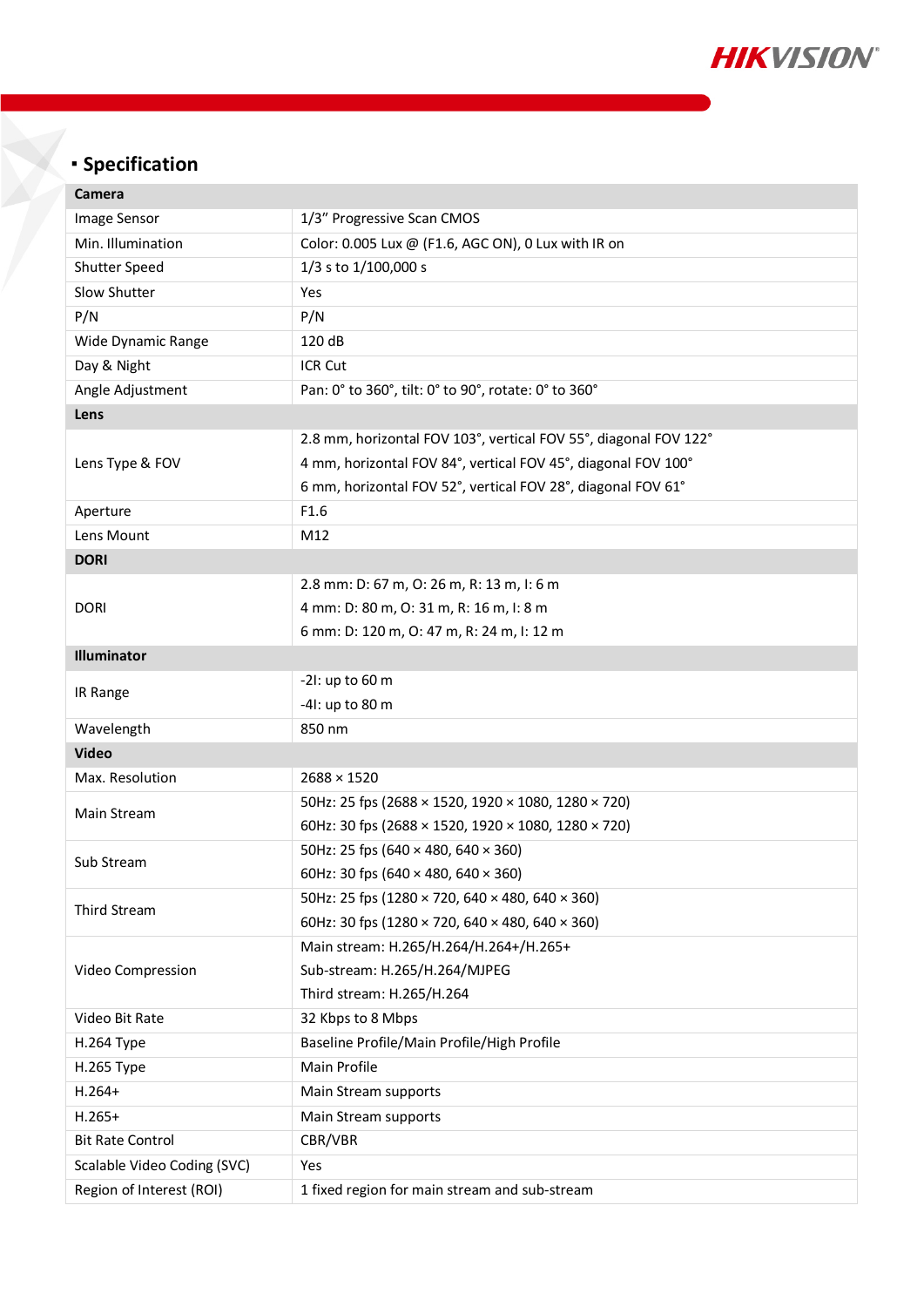

| <b>Network</b>                |                                                                                          |  |  |  |
|-------------------------------|------------------------------------------------------------------------------------------|--|--|--|
| Simultaneous Live View        | Up to 6 channels                                                                         |  |  |  |
| API                           | Open Network Video Interface (Profile S, Profile G), ISAPI, SDK                          |  |  |  |
| Protocols                     | TCP/IP, ICMP, HTTP, HTTPS, FTP, DHCP, DNS, DDNS, RTP, RTSP, NTP, UPnP, SMTP,             |  |  |  |
|                               | IGMP, 802.1X, QoS, IPv6, UDP, Bonjour, SSL/TLS, PPPoE                                    |  |  |  |
| User/Host                     | Up to 32 users. 3 user levels: administrator, operator and user                          |  |  |  |
|                               | Password protection, complicated password, HTTPS encryption, IP address filter,          |  |  |  |
| Security                      | Security Audit Log, basic and digest authentication for HTTP/HTTPS, TLS 1.1/1.2, WSSE    |  |  |  |
|                               | and digest authentication for Open Network Video Interface                               |  |  |  |
| Network Storage               | MicroSD/SDHC/SDXC card (256 GB) local storage, and NAS(NFS, SMB/CIFS), auto              |  |  |  |
|                               | network replenishment (ANR)                                                              |  |  |  |
| Client                        | iVMS-4200, Hik-Connect, Hik-Central                                                      |  |  |  |
|                               | Plug-in required live view: IE 10, IE 11                                                 |  |  |  |
| Web Browser                   | Plug-in free live view : Chrome 57.0+, Firefox 52.0+                                     |  |  |  |
|                               | Local service: Chrome 57.0+, Firefox 52.0+                                               |  |  |  |
| Image                         |                                                                                          |  |  |  |
| Day/Night Switch              | Day, Night, Auto, Schedule                                                               |  |  |  |
| Image Enhancement             | BLC, HLC, 3D DNR                                                                         |  |  |  |
| Image Parameters Switch       | Yes                                                                                      |  |  |  |
| <b>Image Settings</b>         | Rotate, mirror, privacy mask, saturation, brightness, contrast, sharpness, gain, white   |  |  |  |
|                               | balance adjustable by client software or web browser                                     |  |  |  |
| Interface                     |                                                                                          |  |  |  |
| On-board Storage              | Built-in micro SD, up to 256 GB                                                          |  |  |  |
| Hardware Reset                | Yes                                                                                      |  |  |  |
| Communication Interface       | 1 RJ45 10M/100M self-adaptive Ethernet port                                              |  |  |  |
| Event                         |                                                                                          |  |  |  |
| <b>Basic Event</b>            | Motion detection (human and vehicle targets classification), video tampering alarm,      |  |  |  |
|                               | exception                                                                                |  |  |  |
| <b>Face Detection</b>         | Yes                                                                                      |  |  |  |
| <b>Deep Learning Function</b> |                                                                                          |  |  |  |
| <b>Perimeter Protection</b>   | Line crossing detection, intrusion detection                                             |  |  |  |
|                               | Supports human and vehicle targets classification                                        |  |  |  |
| General                       |                                                                                          |  |  |  |
| Linkage Method                | Upload to FTP/memory card/NAS, notify surveillance center, trigger record, trigger       |  |  |  |
|                               | capture, Email                                                                           |  |  |  |
|                               | 33 languages                                                                             |  |  |  |
|                               | English, Russian, Estonian, Bulgarian, Hungarian, Greek, German, Italian, Czech, Slovak, |  |  |  |
| Web Client Language           | French, Polish, Dutch, Portuguese, Spanish, Romanian, Danish, Swedish, Norwegian,        |  |  |  |
|                               | Finnish, Croatian, Slovenian, Serbian, Turkish, Korean, Traditional Chinese, Thai,       |  |  |  |
|                               | Vietnamese, Japanese, Latvian, Lithuanian, Portuguese (Brazil), Ukrainian                |  |  |  |
| <b>General Function</b>       | Anti-flicker, heartbeat, password reset via e-mail, pixel counter                        |  |  |  |
| Software Reset                | Yes                                                                                      |  |  |  |
| <b>Storage Conditions</b>     | -30 °C to 60 °C (-22 °F to 140 °F). Humidity 95% or less (non-condensing)                |  |  |  |
| <b>Startup and Operating</b>  | -30 °C to 60 °C (-22 °F to 140 °F). Humidity 95% or less (non-condensing)                |  |  |  |
| Conditions                    |                                                                                          |  |  |  |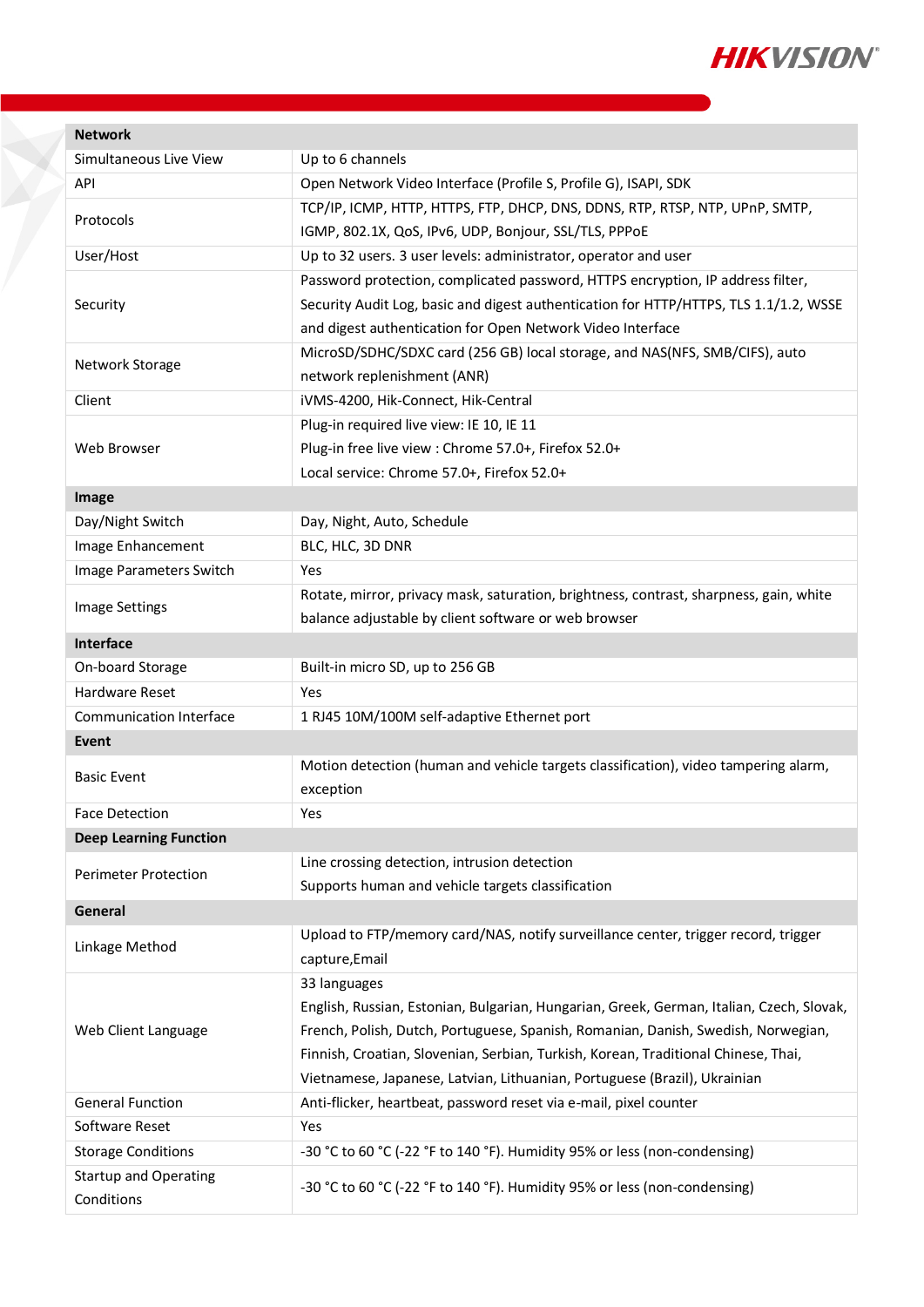

| Power Supply                  | 12 VDC ± 25%, reverse polarity protection                                       |  |  |  |
|-------------------------------|---------------------------------------------------------------------------------|--|--|--|
|                               | PoE: 802.3af, Class 3                                                           |  |  |  |
| Power Consumption and Current | $-2!$ :                                                                         |  |  |  |
|                               | 12 VDC, 0.71 A, max. 8.5 W                                                      |  |  |  |
|                               | PoE (802.3af, 36 V to 57 V), 0.27 A to 0.17 A, max. 9.5 W                       |  |  |  |
|                               | $-41:$                                                                          |  |  |  |
|                               | 12 VDC, 1.0 A, amx. 11.5 W                                                      |  |  |  |
|                               | PoE (802.3af, 36 V to 57 V), 0.35 A to 0.22 A, max. 12.5 W                      |  |  |  |
| Power Interface               | $\varnothing$ 5.5 mm coaxial power plug                                         |  |  |  |
|                               | Aluminum alloy body                                                             |  |  |  |
| Material                      | Sun shield, IR cover: plastic                                                   |  |  |  |
| Camera Dimension              | $\emptyset$ 105 × 293 mm ( $\emptyset$ 4.13" × 11.53")                          |  |  |  |
| Package Dimension             | $386 \times 156 \times 155$ mm $(15.2" \times 6.2" \times 6.2")$                |  |  |  |
| Camera Weight                 | Approx. 1070 g (2.4 lb.)                                                        |  |  |  |
| With Package Weight           | Approx. 1589 g (3.5 lb.)                                                        |  |  |  |
| <b>Approval</b>               |                                                                                 |  |  |  |
| <b>EMC</b>                    | FCC (47 CFR Part 15, Subpart B); CE-EMC (EN 55032: 2015, EN 61000-3-2: 2014, EN |  |  |  |
|                               | 61000-3-3: 2013, EN 50130-4: 2011 +A1: 2014); RCM (AS/NZS CISPR 32: 2015); IC   |  |  |  |
|                               | (ICES-003: Issue 6, 2016); KC (KN 32: 2015, KN 35: 2015)                        |  |  |  |
| Safety                        | UL (UL 60950-1); CB (IEC 60950-1:2005 + Am 1:2009 + Am 2:2013); CE-LVD (EN      |  |  |  |
|                               | 60950-1:2005 + Am 1:2009 + Am 2:2013); BIS (IS 13252(Part                       |  |  |  |
|                               | 1):2010+A1:2013+A2:2015); LOA (IEC/EN 60950-1)                                  |  |  |  |
| Environment                   | CE-RoHS (2011/65/EU); WEEE (2012/19/EU); Reach (Regulation (EC) No 1907/2006)   |  |  |  |
| Protection                    | IP67 (IEC 60529-2013)                                                           |  |  |  |
|                               |                                                                                 |  |  |  |

## **Available Model**

DS-2CD2T43G2-2I (2.8/4/6 mm) DS-2CD2T43G2-4I(2.8/4/6 mm)

## **Dimension**